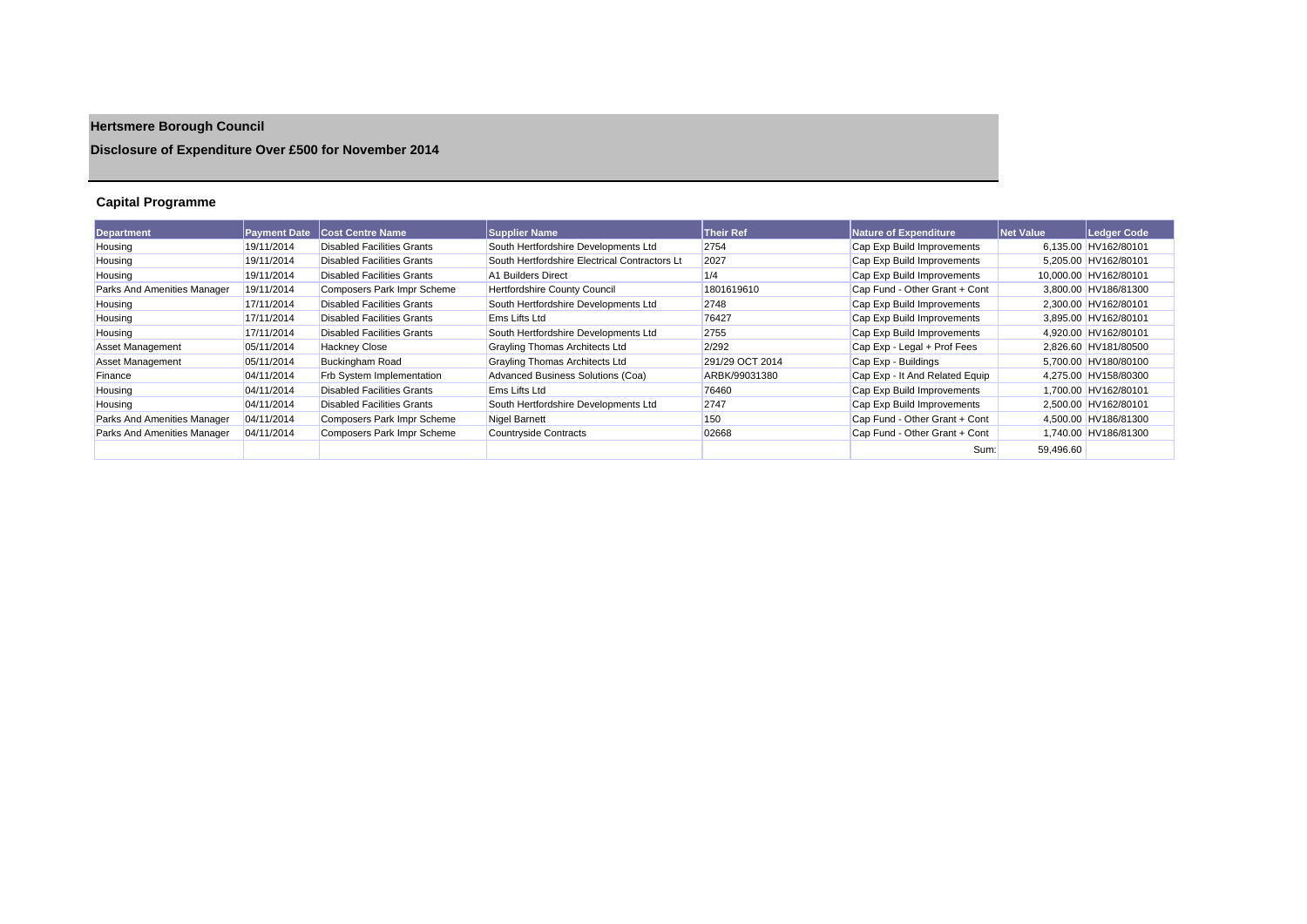## **Hertsmere Borough Council**

## **Disclosure of Expenditure Over £500 for November 2014**

#### **Revenue**

| <b>Department</b>           | <b>Payment Date</b> | <b>Cost Centre Name</b>           | <b>Supplier Name</b>                     | <b>Their Ref</b> | <b>Nature of Expenditure</b> | <b>Net Value</b> | <b>Ledger Code</b>    |
|-----------------------------|---------------------|-----------------------------------|------------------------------------------|------------------|------------------------------|------------------|-----------------------|
| Corporate Support           | 27/11/2014          | Assistance To Vol Organisation    | Sahwr                                    | 14/15 CORE/FUND  | Core Funding                 |                  | 7,400.00 HD110/04709  |
| Development Control         | 27/11/2014          | Development Management            | Macdonald & Company                      | 0000057267       | Salaries - Agency            |                  | 885.36 HG200/01004    |
| Development Control         | 27/11/2014          | Development Management            | Macdonald & Company                      | 0000057268       | Salaries - Agency            |                  | 750.00 HG200/01004    |
| <b>Development Control</b>  | 27/11/2014          | Development Management            | Macdonald & Company                      | 0000057264       | Salaries - Agency            |                  | 961.00 HG200/01004    |
| <b>Development Control</b>  | 27/11/2014          | Development Management            | Macdonald & Company                      | 0000057266       | Salaries - Agency            |                  | 1,155.00 HG200/01004  |
| Housing                     | 27/11/2014          | Homelessness                      | <b>Emergency Accommodation Ltd</b>       | 10/2281          | Bed + Breakfast              |                  | 1,178.00 HJ700/04725  |
| Housing                     | 27/11/2014          | Homelessness                      | <b>Emergency Accommodation Ltd</b>       | 10/2304          | Bed + Breakfast              |                  | 1.426.00 HJ700/04725  |
| Housing                     | 27/11/2014          | Homelessness                      | Emergency Accommodation Ltd              | 10/2306          | Bed + Breakfast              |                  | 1,798.00 HJ700/04725  |
| Housing                     | 27/11/2014          | Homelessness                      | Civic Lodge Hotel                        | 2356             | Bed + Breakfast              |                  | 540.00 HJ700/04725    |
| Housing                     | 27/11/2014          | <b>Homelessness</b>               | Civic Lodge Hotel                        | 2347             | Bed + Breakfast              |                  | 1,680.00 HJ700/04725  |
| Housing                     | 27/11/2014          | Homelessness                      | Civic Lodge Hotel                        | 2348             | Bed + Breakfast              |                  | 1,800.00 HJ700/04725  |
| Housing                     | 27/11/2014          | <b>Homelessness</b>               | Civic Lodge Hotel                        | 2350             | Bed + Breakfast              |                  | 1,705.00 HJ700/04725  |
| Housing                     | 27/11/2014          | Homelessness                      | Civic Lodge Hotel                        | 2351             | Bed + Breakfast              |                  | 1,705.00 HJ700/04725  |
| Housing                     | 27/11/2014          | Homelessness                      | Civic Lodge Hotel                        | 2352             | Bed + Breakfast              |                  | 1,860.00 HJ700/04725  |
| Housing                     | 27/11/2014          | <b>Homelessness</b>               | Civic Lodge Hotel                        | 2353             | Bed + Breakfast              |                  | 1.740.00 HJ700/04725  |
| Housing                     | 27/11/2014          | Homelessness                      | Civic Lodge Hotel                        | 2354             | Bed + Breakfast              |                  | 855.00 HJ700/04725    |
| Housing                     | 27/11/2014          | Homelessness                      | Civic Lodge Hotel                        | 2345             | Bed + Breakfast              |                  | 1,650.00 HJ700/04725  |
| Housing                     | 27/11/2014          | Homelessness                      | Civic Lodge Hotel                        | 2346             | Bed + Breakfast              |                  | 1,650.00 HJ700/04725  |
| Housing                     | 27/11/2014          | Homelessness                      | Civic Lodge Hotel                        | 2357             | Bed + Breakfast              |                  | 1,210.00 HJ700/04725  |
| Housing                     | 27/11/2014          | <b>Homelessness</b>               | Shiraz Jivraj                            | 1065             | Bed + Breakfast              |                  | 6,975.00 HJ700/04725  |
| <b>Local Land Charges</b>   | 27/11/2014          | <b>Land Charges</b>               | <b>Recost Limited</b>                    | 11051            | Post Licences/Fees           |                  | 970.67 HC100/04509    |
| Parks And Amenities Manager | 27/11/2014          | Allum Ln Cemetery+Closed Gnd      | Aldenham Burial Ground                   | 2015 CHURCHYARD  | Grants Etc                   |                  | 2,897.00 HE101/04951  |
| Parks And Amenities Manager | 27/11/2014          | Allum Ln Cemetery+Closed Gnd      | Radlett Parochial Church Council         | INV 25.11.14     | Grants Etc                   |                  | 5,679.00 HE101/04951  |
| <b>Planning Policy</b>      | 27/11/2014          | <b>Planning Policy</b>            | Macdonald & Company                      | 0000056824       | Salaries - Agency            |                  | 1,075.32 HG300/01004  |
| <b>Planning Policy</b>      | 27/11/2014          | <b>Planning Policy</b>            | Macdonald & Company                      | 0000057054       | Salaries - Agency            |                  | 1,070.68 HG300/01004  |
| <b>Planning Policy</b>      | 27/11/2014          | <b>Planning Policy</b>            | Macdonald & Company                      | 0000057164       | Salaries - Agency            |                  | 1,058.50 HG300/01004  |
| <b>Print Services</b>       | 27/11/2014          | Design + Print Services           | <b>Recost Limited</b>                    | 11051            | <b>General Postages</b>      |                  | 1,340.45 HN900/04501  |
| <b>Waste Collection</b>     | 27/11/2014          | <b>Household Waste Collection</b> | Ssi Schaefer Ltd                         | S121813          | Refuse - Wheelie Bins        |                  | 3.850.00 HF100/04110  |
| <b>Waste Collection</b>     | 27/11/2014          | <b>Household Waste Collection</b> | Ssi Schaefer Ltd                         | S121828          | Refuse - Wheelie Bins        |                  | 2,002.00 HF100/04110  |
| Anti Fraud Unit             | 24/11/2014          | Anti Fraud Unit                   | Manpower Uk Ltd                          | DJ04244          | Salaries - Agency            |                  | 1,022.75 HJ830/01004  |
| Asset Management            | 24/11/2014          | Asset Management                  | Manpower Uk Ltd                          | DJ04244          | Salaries - Agency            |                  | 1,204.13 HB270/01004  |
| Asset Management            | 24/11/2014          | <b>Asset Management</b>           | Venn Group Limited                       | 3005830          | Salaries - Agency            |                  | 1.003.67 HB270/01004  |
| <b>Asset Management</b>     | 24/11/2014          | Garages                           | <b>Gristwood And Toms Limited</b>        | 27995            | <b>Building Repairs</b>      |                  | 800.00 HK110/02001    |
| <b>Corporate Support</b>    | 24/11/2014          | Ward Improvement Scheme           | Sixty Plus (Potters Bar & South Mimms)   | CORE FUND 14/15  | <b>Core Funding</b>          |                  | 5,000.00 HD111/04709  |
| Corporate Support           | 24/11/2014          | <b>Community Development</b>      | The Radlett Festival Of Music            | <b>NOV 14-1</b>  | Telephones- Bt Calls         |                  | 570.00 HG600/04503    |
| Corporate Support           | 24/11/2014          | Economic Development              | Watford & West Herts Chamber Of Commerce | 13735            | <b>Grants Etc.</b>           |                  | 12.500.00 HG500/04951 |
| <b>Customer Services</b>    | 24/11/2014          | Civic Offices Catering            | <b>Connect Vending Limited</b>           | <b>INV45136</b>  | Repairs + Renewals           |                  | 562.20 HN720/04002    |
| Development Control         | 24/11/2014          | Development Management            | Manpower Uk Ltd                          | DJ04244          | Salaries - Agency            |                  | 1,200.18 HG200/01004  |
| Development Control         | 24/11/2014          | Development Management            | Macdonald & Company                      | 0000057165       | Salaries - Agency            |                  | 2,400.00 HG200/01004  |
| Development Control         | 24/11/2014          | Development Management            | Macdonald & Company                      | 0000057163       | Salaries - Agency            |                  | 999.75 HG200/01004    |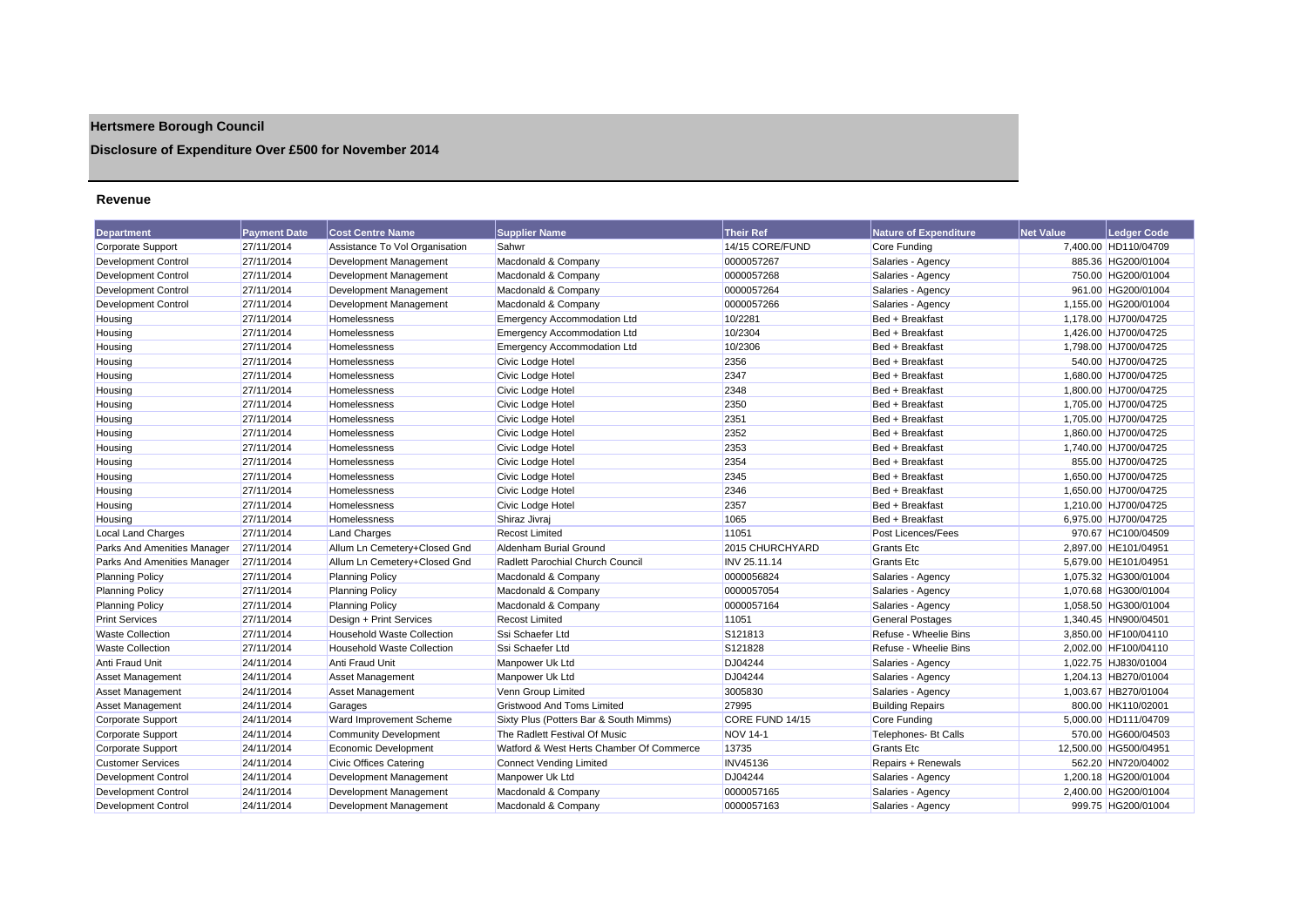| Development Control              | 24/11/2014 | Development Management              | Macdonald & Company               | 0000057166      | Salaries - Agency                 | 919.25 HG200/01004    |  |
|----------------------------------|------------|-------------------------------------|-----------------------------------|-----------------|-----------------------------------|-----------------------|--|
| <b>Development Control</b>       | 24/11/2014 | Development Management              | Macdonald & Company               | 0000057053      | Salaries - Agency                 | 945.50 HG200/01004    |  |
| <b>Development Control</b>       | 24/11/2014 | Development Management              | Macdonald & Company               | 0000057055      | Salaries - Agency                 | 1,029.20 HG200/01004  |  |
| <b>Drainage Services</b>         | 24/11/2014 | <b>Engineering Services Unit</b>    | Nott Pybus & Associates           | 16434960        | Insurance Misc                    | 1,590.00 HE620/04910  |  |
| Elections                        | 24/11/2014 | <b>Electoral Registration Costs</b> | Halarose Ltd                      | 8763            | It Maintenance - Hardware         | 570.00 HB810/04560    |  |
| <b>Environmental Health</b>      | 24/11/2014 | <b>Environmental Health</b>         | Manpower Uk Ltd                   | DJ04244         | Salaries - Agency                 | 1,542.85 HF700/01004  |  |
| Finance                          | 24/11/2014 | Revenues + Benefits Unit            | Manpower Uk Ltd                   | DJ04244         | Salaries - Agency                 | 2,962.59 HN150/01004  |  |
| Finance                          | 24/11/2014 | Accountancy + Financial Servs       | Advanced Business Solutions (Coa) | ARCMIN/99046510 | Software Licences                 | 13,752.86 HN100/04555 |  |
| Finance                          | 24/11/2014 | Accountancy + Financial Servs       | Advanced Business Solutions (Coa) | ARBK/99031861   | Software Licences                 | 975.00 HN100/04555    |  |
| <b>Hr Operations</b>             | 24/11/2014 | <b>Strategic Training</b>           | Learning Pool Limited             | 14-163          | <b>Training External</b>          | 6,500.00 HB210/01403  |  |
| <b>Information Services Unit</b> | 24/11/2014 | Information Services (Is)           | Socitm Limited                    | <b>INV5692</b>  | Salaries - Agency                 | 890.00 HN200/01004    |  |
| Parking                          | 24/11/2014 | <b>Parking Services</b>             | Manpower Uk Ltd                   | DJ04244         | Salaries - Agency                 | 962.58 HH800/01004    |  |
| Parks And Amenities Manager      | 24/11/2014 | Arboricultural Work-Bushey          | <b>Gristwood And Toms Limited</b> | 28058           | <b>Contractors Payments</b>       | 920.00 HD392/05601    |  |
| Parks And Amenities Manager      | 24/11/2014 | Arboricultural Work-P/Bar           | <b>Gristwood And Toms Limited</b> | 27994           | <b>Contractors Payments</b>       | 1.395.00 HD391/05601  |  |
| Parks And Amenities Manager      | 24/11/2014 | Allum Ln Cemetery+Closed Gnd        | John O'Conner Grounds Maintenance | 48147           | <b>Contractors Payments</b>       | 1,706.18 HE101/05601  |  |
| Parks And Amenities Manager      | 24/11/2014 | Allum Ln Cemetery+Closed Gnd        | John O'Conner Grounds Maintenance | 48152           | <b>Grave Digging</b>              | 1.995.93 HE101/04441  |  |
| <b>Planning Policy</b>           | 24/11/2014 | <b>Planning Policy</b>              | Manpower Uk Ltd                   | DJ04244         | Salaries - Agency                 | 1,556.18 HG300/01004  |  |
| <b>Print Services</b>            | 24/11/2014 | Design + Print Services             | <b>Pitney Bowes Ltd</b>           | 909825          | Postal Franking                   | 5,000.00 HN900/04506  |  |
| Sports & Cultural Services       | 24/11/2014 | Sports + Youth Development          | Mums Of Steel                     | 2011WMSD233     | Salaries - Agency                 | 780.00 HD256/01004    |  |
| Sports & Cultural Services       | 24/11/2014 | Sports + Youth Development          | Mums Of Steel                     | WMSM2011-232    | Salaries - Agency                 | 1,030.00 HD256/01004  |  |
| <b>Waste Collection</b>          | 24/11/2014 | <b>Cleansing Services</b>           | Manpower Uk Ltd                   | DJ04244         | Salaries - Agency                 | 2,550.53 HE900/01004  |  |
| <b>Waste Collection</b>          | 24/11/2014 | Household Waste Collection          | Manpower Uk Ltd                   | DJ04244         | Salaries - Agency                 | 2,902.38 HF100/01004  |  |
| <b>Waste Collection</b>          | 24/11/2014 | <b>Street Scene Depot</b>           | Pims (Services) Limited           | <b>109824JI</b> | <b>Building Repairs</b>           | 791.50 HF710/02001    |  |
| Democratic Services Unit         | 20/11/2014 | <b>Legal Business Unit</b>          | Company Barclaycard               | OCTOBER 2014    | <b>Professional Subscriptions</b> | 704.00 HN300/01406    |  |
| Revenues                         | 20/11/2014 | <b>Council Tax</b>                  | Company Barclaycard               | OCTOBER 2014    | <b>Court Costs</b>                | 1,485.00 HB610/04418  |  |
| Anti Fraud Unit                  | 19/11/2014 | Anti Fraud Unit                     | <b>Audit Commission</b>           | 4045545         | Subscriptions - Other             | 2,200.00 HJ830/04707  |  |
| Asset Management                 | 19/11/2014 | <b>Asset Management</b>             | Venn Group Limited                | 3003656         | Salaries - Agency                 | 671.17 HB270/01004    |  |
| <b>Asset Management</b>          | 19/11/2014 | <b>Civic Offices</b>                | Total Gas & Power Limited         | 106702623/14    | Gas                               | 1.182.26 HN700/02101  |  |
| <b>Asset Management</b>          | 19/11/2014 | <b>Civic Offices</b>                | Npower Ltd                        | LGUQ8GP6        | Electricity                       | 8,545.77 HN700/02102  |  |
| <b>Asset Management</b>          | 19/11/2014 | <b>Civic Offices</b>                | <b>Affinity Water Limited</b>     | 1071683-8/12.11 | <b>Water Rates</b>                | 1,035.06 HN700/02104  |  |
| <b>Asset Management</b>          | 19/11/2014 | Bushey Museum - Rudolph Rd          | Npower Ltd                        | LGUQ8M5Y        | Electricity                       | 1,231.24 HD121/02102  |  |
| <b>Audit And Assurance</b>       | 19/11/2014 | <b>Internal Audit</b>               | Hertfordshire County Council      | 1801619709      | Salaries - Agency                 | 31,740.00 HN600/01001 |  |
| <b>Building Control</b>          | 19/11/2014 | <b>Building Control</b>             | Mr W E Greeves                    | H/V/355         | Fees                              | 1,341.25 HG100/04414  |  |
| <b>Corporate Support</b>         | 19/11/2014 | Economic Development                | Hertfordshire County Council      | 1801618246      | Subscriptions - Other             | 1,318.00 HG500/04707  |  |
| <b>Customer Services</b>         | 19/11/2014 | <b>Customers Services</b>           | <b>Burlington Uniforms Ltd</b>    | 436838          | Clothing + Uniform                | 2,900.00 HO100/04200  |  |
| <b>Democratic Services Unit</b>  | 19/11/2014 | <b>Democratic Services</b>          | Ccs Media Ltd                     | 2011623/2007223 | Equip + Furn Funded By Rev        | 773.42 HN310/04001    |  |
| <b>Drainage Services</b>         | 19/11/2014 | Revenue Funded Drainage Schs        | R S Bickell & Son                 | REFRSB15        | <b>Contractors Payments</b>       | 1,275.00 HE601/05601  |  |
| <b>Drainage Services</b>         | 19/11/2014 | <b>Drainage Consultancy</b>         | R S Bickell & Son                 | RSB13B/OCT14    | <b>Contractors Payments</b>       | 3.450.00 HE640/05601  |  |
| <b>Environmental Health</b>      | 19/11/2014 | <b>Emergency Planning</b>           | Hertfordshire County Council      | 1801618225      | Salaries - Agency                 | 14,250.00 HB900/01004 |  |
| Finance                          | 19/11/2014 | Revenues + Benefits Unit            | Wilks Head & Eve Llp              | 39298           | Equip + Furn Funded By Rev        | 4,000.00 HN150/04001  |  |
| <b>Information Services Unit</b> | 19/11/2014 | Information Services (Is)           | J Brand Ltd                       | 21650/3         | It Equipment And Maintenance      | 650.00 HN200/04565    |  |
| <b>Local Land Charges</b>        | 19/11/2014 | <b>Land Charges</b>                 | Hertfordshire County Council      | 1801627445      | <b>Hcc Searches</b>               | 1,850.00 HC100/04624  |  |
| Parking                          | 19/11/2014 | <b>Parking Services</b>             | Hall & Kay Fire Engineering       | 21636           | <b>General Repairs</b>            | 540.50 HH800/02009    |  |
| Parks And Amenities Manager      | 19/11/2014 | Allum Ln Cemetery+Closed Gnd        | John O'Conner Grounds Maintenance | 48044           | <b>Contractors Payments</b>       | 500.00 HE101/05601    |  |
| <b>Planning Policy</b>           | 19/11/2014 | <b>Planning Grants</b>              | Helen Wilson Associates Limited   | <b>HWA150</b>   | <b>Consultants Fees</b>           | 2,462.50 HG210/05600  |  |
| <b>Planning Policy</b>           | 19/11/2014 | <b>Planning Policy</b>              | Macdonald & Company               | 0000056943      | Salaries - Agency                 | 1,056.18 HG300/01004  |  |
| <b>Planning Policy</b>           | 19/11/2014 | <b>Planning Policy</b>              | Macdonald & Company               | 0000057056      | Salaries - Agency                 | 1,002.00 HG300/01004  |  |
| <b>Planning Policy</b>           | 19/11/2014 | Local Development Scheme            | Attwaters Jameson Hill Solicitors | 52879           | <b>Consultants Fees</b>           | 5.048.00 HG310/05600  |  |
| Sports & Cultural Services       | 19/11/2014 | Sports + Youth Development          | Arsenal Ladies Football Club      | NEWALFC077      | Salaries - Agency                 | 578.13 HD256/01004    |  |
|                                  |            |                                     |                                   |                 |                                   |                       |  |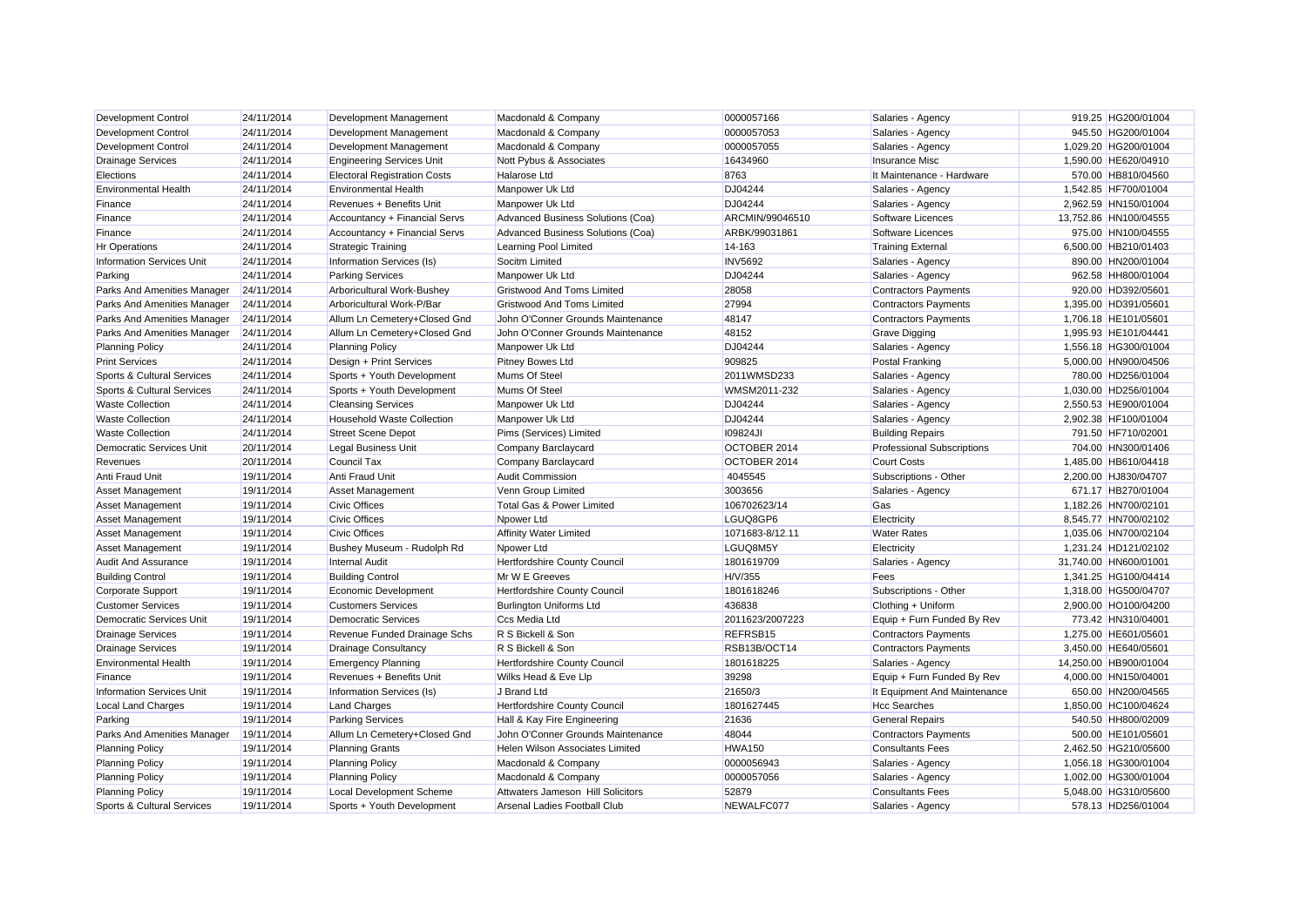| Sports & Cultural Services  | 19/11/2014 | <b>Youth Services</b>        | Child Uk                                   | 2662             | Miscellaneous Expenses      | 710.00 HD250/04940   |
|-----------------------------|------------|------------------------------|--------------------------------------------|------------------|-----------------------------|----------------------|
| Sports & Cultural Services  | 19/11/2014 | <b>Youth Services</b>        | Child Uk                                   | 2670             | Miscellaneous Expenses      | 710.00 HD250/04940   |
| <b>Waste Collection</b>     | 19/11/2014 | <b>Street Scene Depot</b>    | Npower Ltd                                 | LGUQ8GP7         | Electricity                 | 623.25 HF710/02102   |
| Anti Fraud Unit             | 17/11/2014 | Anti Fraud Unit              | Manpower Uk Ltd                            | DJ03583          | Salaries - Agency           | 2,024.63 HJ830/01004 |
| <b>Asset Management</b>     | 17/11/2014 | Asset Management             | Manpower Uk Ltd                            | DJ03583          | Salaries - Agency           | 1,000.87 HB270/01004 |
| Democratic Services Unit    | 17/11/2014 | Legal Business Unit          | <b>Sellick Partnership</b>                 | <b>INV109937</b> | Salaries - Agency           | 1,864.00 HN300/01004 |
| Democratic Services Unit    | 17/11/2014 | Legal Business Unit          | Manpower Uk Ltd                            | DJ03583          | Salaries - Agency           | 1,527.86 HN300/01004 |
| <b>Drainage Services</b>    | 17/11/2014 | Revenue Funded Drainage Schs | Norbury (Fencing & Building Materials) Ltd | 28605            | <b>Contractors Payments</b> | 655.00 HE601/05601   |
| <b>Drainage Services</b>    | 17/11/2014 | Drainage Consultancy         | A.J. Palmer                                | 16/166           | <b>Contractors Payments</b> | 900.00 HE640/05601   |
| <b>Drainage Services</b>    | 17/11/2014 | Land Drainage Maintenance    | Lawsons Ltd                                | 0017/17550486    | <b>Contractors Payments</b> | 636.49 HE600/05601   |
| <b>Drainage Services</b>    | 17/11/2014 | Land Drainage Maintenance    | Manpower Uk Ltd                            | DJ03583          | Salaries - Agency           | 505.13 HE600/01004   |
| <b>Environmental Health</b> | 17/11/2014 | <b>Environmental Health</b>  | Manpower Uk Ltd                            | DJ03583          | Salaries - Agency           | 1,635.37 HF700/01004 |
| Finance                     | 17/11/2014 | Revenues + Benefits Unit     | Manpower Uk Ltd                            | DJ03583          | Salaries - Agency           | 4,190.58 HN150/01004 |
| Housing                     | 17/11/2014 | Homelessness                 | Altwood Housing                            | 1690/7           | Bed + Breakfast             | 825.00 HJ700/04725   |
| Housing                     | 17/11/2014 | Homelessness                 | <b>Parse Security Systems</b>              | 100              | Bed + Breakfast             | 6,480.00 HJ700/04725 |
| Housing                     | 17/11/2014 | Homelessness                 | <b>Emergency Accommodation Ltd</b>         | 10/2159          | Bed + Breakfast             | 1,519.00 HJ700/04725 |
| Housing                     | 17/11/2014 | Homelessness                 | <b>Emergency Accommodation Ltd</b>         | 10/2172          | Bed + Breakfast             | 1,178.00 HJ700/04725 |
| Housing                     | 17/11/2014 | Homelessness                 | <b>Emergency Accommodation Ltd</b>         | 10/2260          | Bed + Breakfast             | 1,488.00 HJ700/04725 |
| Housing                     | 17/11/2014 | Homelessness                 | <b>Emergency Accommodation Ltd</b>         | 10/2289          | Bed + Breakfast             | 1,178.00 HJ700/04725 |
| Housing                     | 17/11/2014 | Homelessness                 | <b>Emergency Accommodation Ltd</b>         | 10/2299          | Bed + Breakfast             | 1,426.00 HJ700/04725 |
| Housing                     | 17/11/2014 | Homelessness                 | <b>Emergency Accommodation Ltd</b>         | 10/2300          | Bed + Breakfast             | 1,116.00 HJ700/04725 |
| Housing                     | 17/11/2014 | Homelessness                 | <b>Emergency Accommodation Ltd</b>         | 10/2301          | Bed + Breakfast             | 1,426.00 HJ700/04725 |
| Housing                     | 17/11/2014 | Homelessness                 | <b>Emergency Accommodation Ltd</b>         | 10/2302          | Bed + Breakfast             | 1,426.00 HJ700/04725 |
| Housing                     | 17/11/2014 | Homelessness                 | <b>Emergency Accommodation Ltd</b>         | 10/2303          | Bed + Breakfast             | 1,426.00 HJ700/04725 |
| Housing                     | 17/11/2014 | Homelessness                 | Assetgrove Lettings Ltd                    | 12195            | Bed + Breakfast             | 1,085.00 HJ700/04725 |
| Housing                     | 17/11/2014 | Homelessness                 | Assetgrove Lettings Ltd                    | 12197            | Bed + Breakfast             | 1,395.00 HJ700/04725 |
| Housing                     | 17/11/2014 | Homelessness                 | Assetgrove Lettings Ltd                    | 12198            | Bed + Breakfast             | 595.00 HJ700/04725   |
| Housing                     | 17/11/2014 | Homelessness                 | Assetgrove Lettings Ltd                    | 12184            | Bed + Breakfast             | 1.395.00 HJ700/04725 |
| Housing                     | 17/11/2014 | Homelessness                 | Assetgrove Lettings Ltd                    | 12185            | Bed + Breakfast             | 1,395.00 HJ700/04725 |
| Housing                     | 17/11/2014 | Homelessness                 | Assetgrove Lettings Ltd                    | 12186            | Bed + Breakfast             | 1,040.00 HJ700/04725 |
| Housing                     | 17/11/2014 | Homelessness                 | Assetgrove Lettings Ltd                    | 12187            | Bed + Breakfast             | 946.00 HJ700/04725   |
| Housing                     | 17/11/2014 | Homelessness                 | Assetgrove Lettings Ltd                    | 12188            | Bed + Breakfast             | 1,395.00 HJ700/04725 |
| Housing                     | 17/11/2014 | Homelessness                 | Assetgrove Lettings Ltd                    | 12190            | Bed + Breakfast             | 930.00 HJ700/04725   |
| Housing                     | 17/11/2014 | Homelessness                 | Assetgrove Lettings Ltd                    | 12191            | Bed + Breakfast             | 1,705.00 HJ700/04725 |
| Housing                     | 17/11/2014 | Homelessness                 | Assetgrove Lettings Ltd                    | 12192            | Bed + Breakfast             | 1,395.00 HJ700/04725 |
| Housing                     | 17/11/2014 | Homelessness                 | Assetgrove Lettings Ltd                    | 12194            | Bed + Breakfast             | 2,015.00 HJ700/04725 |
| Housing                     | 17/11/2014 | Homelessness                 | Shiraz Jivraj                              | 1066             | Bed + Breakfast             | 6,975.00 HJ700/04725 |
| Housing                     | 17/11/2014 | Homelessness                 | Altwood Housing                            | 1727             | Bed + Breakfast             | 627.00 HJ700/04725   |
| Housing                     | 17/11/2014 | Homelessness                 | Altwood Housing                            | 1727/2           | Bed + Breakfast             | 1,045.00 HJ700/04725 |
| Housing                     | 17/11/2014 | Homelessness                 | Altwood Housing                            | 1727/3           | Bed + Breakfast             | 744.00 HJ700/04725   |
| Housing                     | 17/11/2014 | Homelessness                 | Altwood Housing                            | 1727/4           | Bed + Breakfast             | 930.00 HJ700/04725   |
| Housing                     | 17/11/2014 | Homelessness                 | Altwood Housing                            | 1727/5           | Bed + Breakfast             | 1,023.00 HJ700/04725 |
| Housing                     | 17/11/2014 | Homelessness                 | Altwood Housing                            | 1727/6           | Bed + Breakfast             | 510.00 HJ700/04725   |
| Housing                     | 17/11/2014 | Homelessness                 | Altwood Housing                            | 1727/7           | Bed + Breakfast             | 1,705.00 HJ700/04725 |
| Housing                     | 17/11/2014 | Homelessness                 | Altwood Housing                            | 1727/8           | Bed + Breakfast             | 1,705.00 HJ700/04725 |
| Housing                     | 17/11/2014 | Homelessness                 | Altwood Housing                            | 1727/9           | Bed + Breakfast             | 1,705.00 HJ700/04725 |
| Housing                     | 17/11/2014 | Homelessness                 | Altwood Housing                            | 1727/10          | Bed + Breakfast             | 750.00 HJ700/04725   |
| Housing                     | 17/11/2014 | Homelessness                 | Altwood Housing                            | 1727/11          | Bed + Breakfast             | 930.00 HJ700/04725   |
| Housing                     | 17/11/2014 | Homelessness                 | Altwood Housing                            | 1727/12          | Bed + Breakfast             | 1.210.00 HJ700/04725 |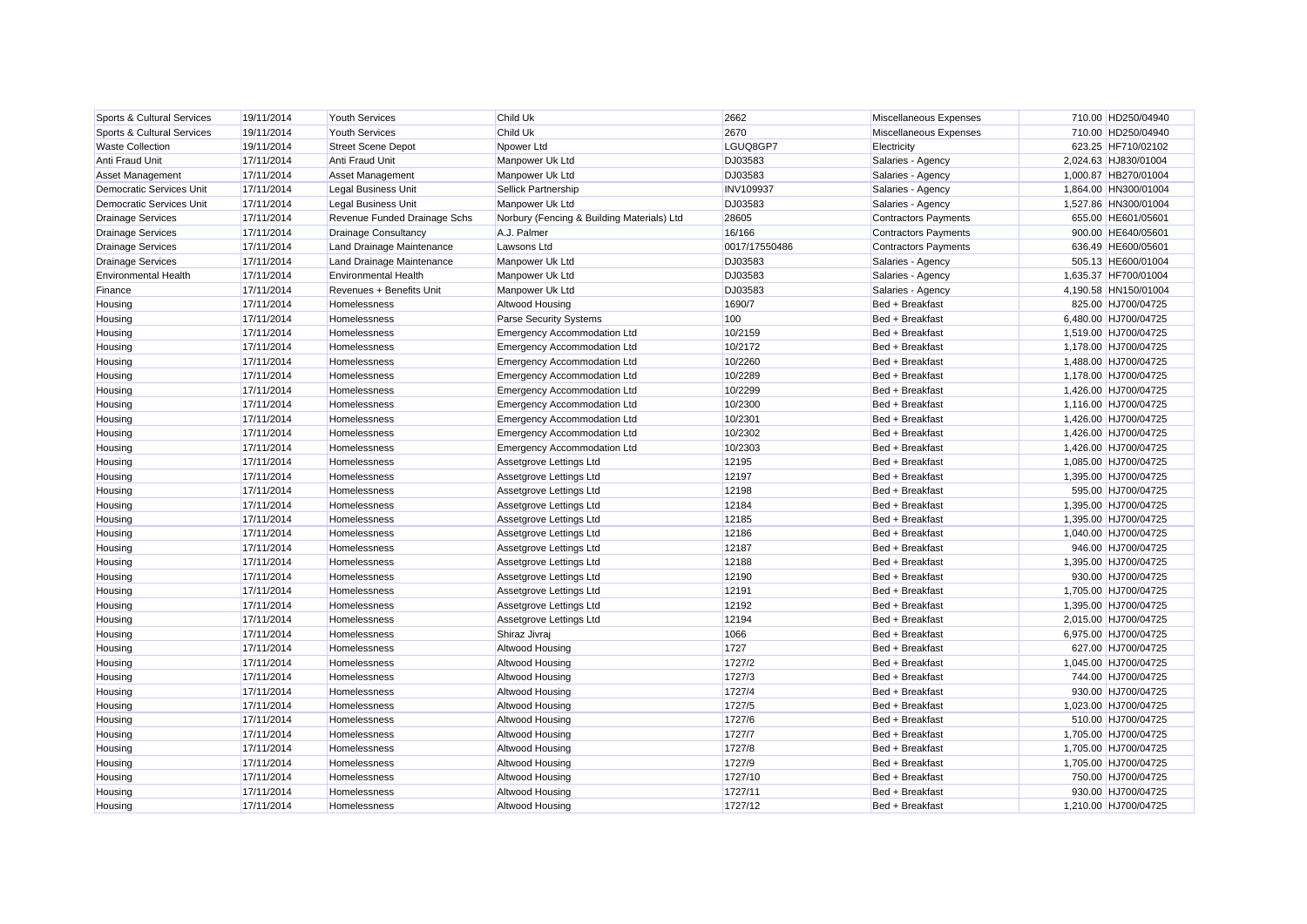| Housing                     | 17/11/2014 | Homelessness                        | <b>Altwood Housing</b>                      | 1727/13                | Bed + Breakfast                | 1,023.00 HJ700/04725  |  |
|-----------------------------|------------|-------------------------------------|---------------------------------------------|------------------------|--------------------------------|-----------------------|--|
| Housing                     | 17/11/2014 | Homelessness                        | Altwood Housing                             | 1727/15                | Bed + Breakfast                | 1,023.00 HJ700/04725  |  |
| <b>Human Resources</b>      | 17/11/2014 | <b>Human Resources</b>              | Argyll                                      | 20816                  | Mobile Telephones              | 3,183.60 HN500/04517  |  |
| Parking                     | 17/11/2014 | <b>Parking Services</b>             | Patrol                                      | 5191                   | National Parking Adjudication  | 1,441.55 HH800/04064  |  |
| Parking                     | 17/11/2014 | <b>Parking Services</b>             | Manpower Uk Ltd                             | DJ03583                | Salaries - Agency              | 906.98 HH800/01004    |  |
| Parks And Amenities Manager | 17/11/2014 | Bushey/Radlett Ground Maint.        | <b>Countryside Contracts</b>                | 02673                  | <b>Contractors Payments</b>    | 1.485.00 HD371/05601  |  |
| <b>Planning Policy</b>      | 17/11/2014 | <b>Planning Policy</b>              | Manpower Uk Ltd                             | DJ03583                | Salaries - Agency              | 1,139.75 HG300/01004  |  |
| Sports & Cultural Services  | 17/11/2014 | Sports + Youth Development          | <b>Hertsmere Leisure</b>                    | OP/1026214             | <b>Premises Hire</b>           | 707.28 HD256/02201    |  |
| <b>Waste Collection</b>     | 17/11/2014 | <b>Cleansing Services</b>           | Bpi.Recycled Products - Pcl                 | INR391786              | <b>Refuse Sacks</b>            | 1,922.40 HE900/04004  |  |
| <b>Waste Collection</b>     | 17/11/2014 | <b>Street Scene Depot</b>           | Realkleen                                   | R27113                 | Equip + Furn Funded By Rev     | 520.00 HF710/04001    |  |
| <b>Waste Collection</b>     | 17/11/2014 | <b>Street Scene Depot</b>           | <b>Bt Payment Services Ltd</b>              | 25757710Q059           | Telephones- Bt Equipment       | 2,180.44 HF710/04504  |  |
| <b>Waste Collection</b>     | 17/11/2014 | <b>Cleansing Services</b>           | Manpower Uk Ltd                             | DJ03583                | Salaries - Agency              | 2,552.75 HE900/01004  |  |
| <b>Waste Collection</b>     | 17/11/2014 | <b>Household Waste Collection</b>   | Manpower Uk Ltd                             | DJ03583                | Salaries - Agency              | 2,346.20 HF100/01004  |  |
| <b>Waste Collection</b>     | 17/11/2014 | <b>Trade Waste Collection</b>       | Manpower Uk Ltd                             | DJ03583                | Salaries - Agency              | 643.18 HF300/01004    |  |
| Corporate Management        | 13/11/2014 | Corporate Management                | <b>Barclays Bank</b>                        | 34173187               | <b>Bank Charges</b>            | 3,084.56 HB220/04404  |  |
| <b>Print Services</b>       | 13/11/2014 | Design + Print Services             | <b>Pitney Bowes Ltd</b>                     | 43100014               | <b>Postal Franking</b>         | 5.000.00 HN900/04506  |  |
| <b>Waste Collection</b>     | 13/11/2014 | <b>Cleansing Services</b>           | Allstar                                     | E2003727841            | <b>Diesel</b>                  | 2,956.20 HE900/03021  |  |
| <b>Waste Collection</b>     | 13/11/2014 | <b>Household Waste Collection</b>   | Allstar                                     | E2003727841            | <b>Diesel</b>                  | 11,478.86 HF100/03021 |  |
| <b>Waste Collection</b>     | 13/11/2014 | <b>Trade Waste Collection</b>       | Allstar                                     | E2003727841            | <b>Diesel</b>                  | 721.86 HF300/03021    |  |
| Anti Fraud Unit             | 11/11/2014 | Anti Fraud Unit                     | Manpower Uk Ltd                             | DJ02446                | Salaries - Agency              | 1,718.50 HJ830/01004  |  |
| Anti Fraud Unit             | 11/11/2014 | Anti Fraud Unit                     | Manpower Uk Ltd                             | DJ02964                | Salaries - Agency              | 2,115.08 HJ830/01004  |  |
| Asset Management            | 11/11/2014 | <b>Asset Management</b>             | William Lawrence Advertising Ltd            | 38468/38470            | <b>Recruitment Advertising</b> | 5,716.00 HB270/01501  |  |
| Asset Management            | 11/11/2014 | <b>Furzefield Centre Pool</b>       | <b>Hertsmere Leisure</b>                    | OP/1026200             | <b>Service Contracts</b>       | 2,212.43 HD202/02028  |  |
| Asset Management            | 11/11/2014 | <b>Building Maintenance Prog</b>    | <b>Bright A Blind Limited</b>               | 149379                 | <b>Building Repairs</b>        | 727.00 HD201/02001    |  |
| Asset Management            | 11/11/2014 | Eastbury Rd Caravan Site            | <b>Affinity Water Limited</b>               | 1021863-&/01.11        | <b>Water Rates</b>             | 1,406.34 HK100/02104  |  |
| Asset Management            | 11/11/2014 | <b>Asset Management</b>             | Manpower Uk Ltd                             | DJ02446                | Salaries - Agency              | 1,230.82 HB270/01004  |  |
| Asset Management            | 11/11/2014 | Asset Management                    | Manpower Uk Ltd                             | DJ02964                | Salaries - Agency              | 2,754.66 HB270/01004  |  |
| Asset Management            | 11/11/2014 | <b>Asset Management</b>             | Venn Group Limited                          | 3001425                | Salaries - Agency              | 1,028.30 HB270/01004  |  |
| Asset Management            | 11/11/2014 | Asset Management                    | Venn Group Limited                          | 3001426                | Salaries - Agency              | 935.94 HB270/01004    |  |
| <b>Benefits</b>             | 11/11/2014 | <b>Benefits Administration</b>      | Automail Envelopes Limited                  | A12928                 | Stationery + Office Supps      | 886.00 HB630/04303    |  |
| Corporate Support           | 11/11/2014 | Assistance To Vol Organisation      | <b>Tabard Rugby Club</b>                    | <b>COMMUNITY GRANT</b> | Grants - Voluntary Bodies      | 2,100.00 HD110/04701  |  |
| <b>Corporate Support</b>    | 11/11/2014 | Ward Improvement Scheme             | <b>Hertsmere Leisure</b>                    | <b>BECC WIIS FUNDI</b> | Ward Improve Initiative Scheme | 650.00 HD111/04930    |  |
| Democratic Services Unit    | 11/11/2014 | <b>Legal Business Unit</b>          | Sellick Partnership                         | <b>INV109386</b>       | Salaries - Agency              | 1,864.58 HN300/01004  |  |
| Democratic Services Unit    | 11/11/2014 | <b>Legal Business Unit</b>          | Manpower Uk Ltd                             | DJ02446                | Salaries - Agency              | 1,527.86 HN300/01004  |  |
| Democratic Services Unit    | 11/11/2014 | <b>Legal Business Unit</b>          | Manpower Uk Ltd                             | DJ02964                | Salaries - Agency              | 1,629.72 HN300/01004  |  |
| <b>Development Control</b>  | 11/11/2014 | Development Management              | William Lawrence Advertising Ltd            | 38465                  | Advertising                    | 4,899.92 HG200/04901  |  |
| <b>Development Control</b>  | 11/11/2014 | Development Management              | Manpower Uk Ltd                             | DJ02964                | Salaries - Agency              | 802.45 HG200/01004    |  |
| <b>Drainage Services</b>    | 11/11/2014 | Land Drainage Maintenance           | Manpower Uk Ltd                             | DJ02446                | Salaries - Agency              | 505.13 HE600/01004    |  |
| <b>Drainage Services</b>    | 11/11/2014 | Land Drainage Maintenance           | Manpower Uk Ltd                             | DJ02964                | Salaries - Agency              | 505.13 HE600/01004    |  |
| Elections                   | 11/11/2014 | <b>Electoral Registration Costs</b> | The Association Of Electoral Administrators | 14833                  | Training External              | 715.00 HB810/01403    |  |
| Elections                   | 11/11/2014 | <b>Parliamentary Election</b>       | Capita Business Services Ltd                | <b>INV-22643</b>       | <b>Training External</b>       | 630.00 HB800/01403    |  |
| Elections                   | 11/11/2014 | <b>Electoral Registration Costs</b> | The Association Of Electoral Administrators | 14832                  | <b>Training External</b>       | 715.00 HB810/01403    |  |
| Elections                   | 11/11/2014 | <b>Electoral Registration Costs</b> | Manpower Uk Ltd                             | DJ02446                | Salaries - Agency              | 525.78 HB810/01004    |  |
| <b>Environmental Health</b> | 11/11/2014 | <b>Environmental Health</b>         | Manpower Uk Ltd                             | DJ02446                | Salaries - Agency              | 1,603.30 HF700/01004  |  |
| <b>Environmental Health</b> | 11/11/2014 | <b>Environmental Health</b>         | Manpower Uk Ltd                             | DJ02964                | Salaries - Agency              | 3,045.24 HF700/01004  |  |
| Finance                     | 11/11/2014 | Revenues + Benefits Unit            | Manpower Uk Ltd                             | DJ02446                | Salaries - Agency              | 2,979.07 HN150/01004  |  |
| Finance                     | 11/11/2014 | Revenues + Benefits Unit            | Manpower Uk Ltd                             | DJ02964                | Salaries - Agency              | 5,612.60 HN150/01004  |  |
| <b>General Expenses</b>     | 11/11/2014 | <b>General Expenses</b>             | <b>Hertsmere Leisure</b>                    | OP/1026201             | Courier                        | 564.14 HB100/04450    |  |
| <b>General Expenses</b>     | 11/11/2014 | <b>General Expenses</b>             | Bond Dickenson Llp                          | 4186774                | Legal Fees - External          | 4.537.50 HB100/04415  |  |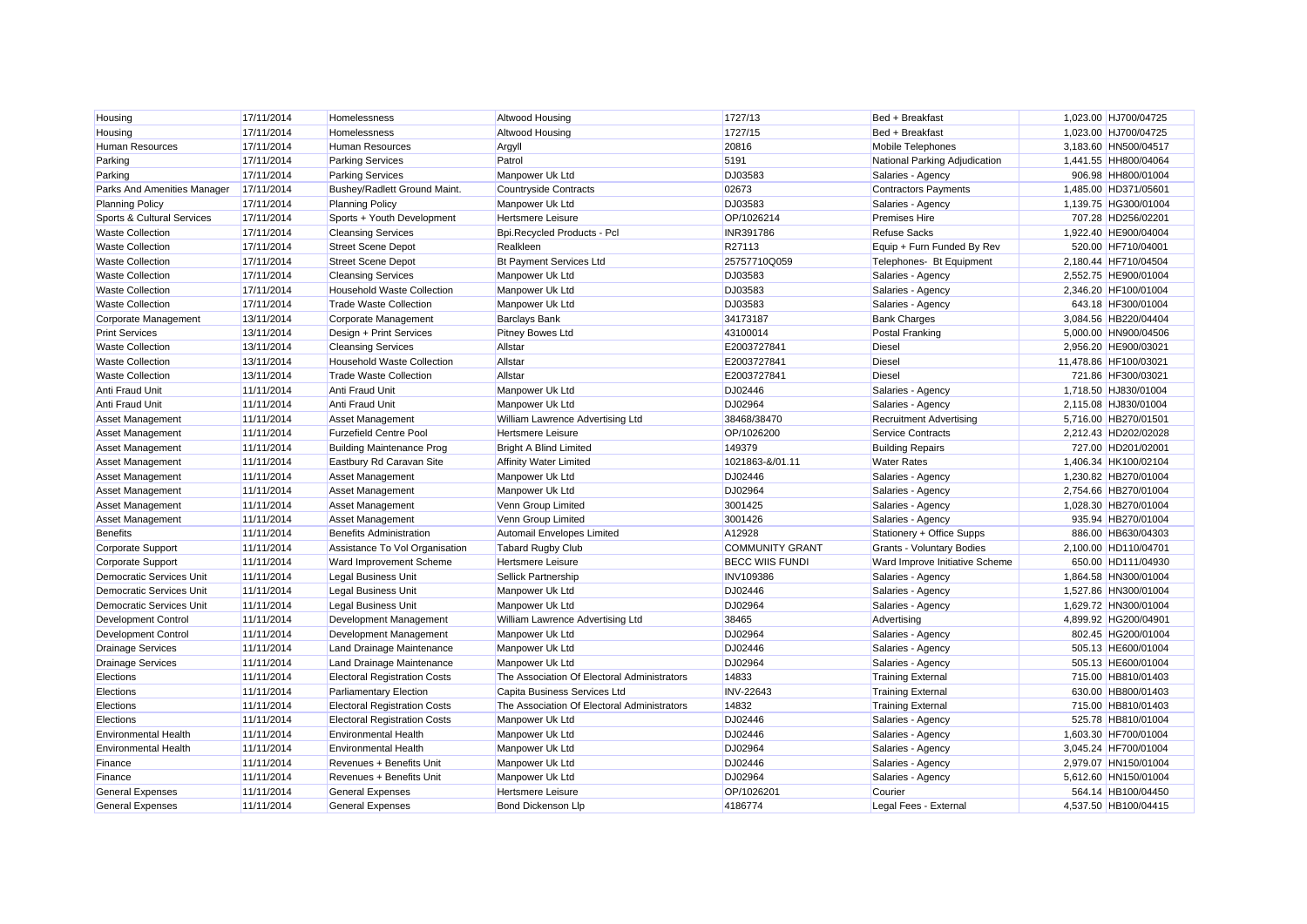| <b>General Expenses</b>                | 11/11/2014 | <b>General Expenses</b>           | Bond Dickenson Llp                      | 4187888         | Legal Fees - External       | 2,200.00 HB100/04415  |
|----------------------------------------|------------|-----------------------------------|-----------------------------------------|-----------------|-----------------------------|-----------------------|
| <b>Information Services Unit</b>       | 11/11/2014 | Civic Office Telephones           | Daisy Communications Ltd                | 4575879         | Telephones- Bt Equipment    | 757.85 HN210/04504    |
| <b>Information Services Unit</b>       | 11/11/2014 | Civic Office Telephones           | Daisy Communications Ltd                | 4575879         | Telephones-C+W Calls        | 505.57 HN210/04553    |
| <b>Information Services Unit</b>       | 11/11/2014 | Information Services (Is)         | Insight Direct Uk Limited               | 2079471         | Software Licences           | 41,789.84 HN200/04555 |
| <b>Information Services Unit</b>       | 11/11/2014 | Information Services (Is)         | Internal Systems Limited                | 37569           | Internet + It Security      | 1,940.00 HN200/04538  |
| Parking                                | 11/11/2014 | <b>Parking Services</b>           | Ccs Media Ltd                           | 1963799/1964509 | Equip + Furn Funded By Rev  | 556.84 HH800/04001    |
| Parking                                | 11/11/2014 | <b>Parking Services</b>           | <b>Liberty Services</b>                 | 95912           | Printing                    | 1,086.75 HH800/04311  |
| Parking                                | 11/11/2014 | <b>Parking Services</b>           | <b>Liberty Services</b>                 | 95913           | Printing                    | 2,469.60 HH800/04311  |
| Parking                                | 11/11/2014 | <b>Parking Services</b>           | Manpower Uk Ltd                         | DJ02446         | Salaries - Agency           | 906.98 HH800/01004    |
| Parking                                | 11/11/2014 | <b>Parking Services</b>           | Manpower Uk Ltd                         | DJ02964         | Salaries - Agency           | 892.39 HH800/01004    |
| Parks And Amenities Manager            | 11/11/2014 | Parks                             | <b>Countryside Contracts</b>            | 02671           | Parks Development           | 800.00 HD300/05604    |
| Parks And Amenities Manager            | 11/11/2014 | <b>Parks Cleansing</b>            | John O'Conner Grounds Maintenance       | 47988           | <b>Contractors Payments</b> | 1,960.00 HD302/05601  |
| Parks And Amenities Manager            | 11/11/2014 | Allum Ln Cemetery+Closed Gnd      | John O'Conner Grounds Maintenance       | 47724           | <b>Gm Contract Payments</b> | 5,347.11 HE101/05605  |
| Parks And Amenities Manager            | 11/11/2014 | Bushey/Radlett Ground Maint.      | John O'Conner Grounds Maintenance       | 47724           | <b>Gm Contract Payments</b> | 14,184.21 HD371/05605 |
| Parks And Amenities Manager            | 11/11/2014 | Bwood/Elstree/Shenley Gnd Mnt     | John O'Conner Grounds Maintenance       | 47724           | <b>Gm Contract Payments</b> | 25,395.30 HD372/05605 |
| Parks And Amenities Manager            | 11/11/2014 | Parks Cleansing                   | John O'Conner Grounds Maintenance       | 47724           | <b>Gm Contract Payments</b> | 6.169.38 HD302/05605  |
| Parks And Amenities Manager            | 11/11/2014 | Pbar/Sth Mimms/Ridge Gnd Mnt      | John O'Conner Grounds Maintenance       | 47724           | <b>Gm Contract Payments</b> | 13,661.10 HD373/05605 |
| Parks And Amenities Manager            | 11/11/2014 | Parks                             | John O'Conner Grounds Maintenance       | 47989           | Vandalism Repairs           | 675.00 HD300/02003    |
| Parks And Amenities Manager 11/11/2014 |            | Parks                             | <b>Purdy Contracts Ltd</b>              | IN236312        | <b>Building Repairs</b>     | 11,713.89 HD300/02001 |
| <b>Planning Policy</b>                 | 11/11/2014 | Planning Improvement Project      | Anne Jagger                             | 15122           | Salaries - Agency           | 801.36 HG210/01004    |
| <b>Planning Policy</b>                 | 11/11/2014 | <b>Planning Policy</b>            | Manpower Uk Ltd                         | DJ02446         | Salaries - Agency           | 1,100.00 HG300/01004  |
| <b>Planning Policy</b>                 | 11/11/2014 | <b>Planning Policy</b>            | Manpower Uk Ltd                         | DJ02964         | Salaries - Agency           | 1,139.75 HG300/01004  |
| <b>Print Services</b>                  | 11/11/2014 | Design + Print Services           | Canon Uk Ltd                            | 401585575       | Photocopying                | 704.89 HN900/04302    |
| <b>Print Services</b>                  | 11/11/2014 | Design + Print Services           | Df One Design                           | HBC034          | <b>Contractors Payments</b> | 1,421.00 HN900/05601  |
| <b>Waste Collection</b>                | 11/11/2014 | <b>Street Scene Depot</b>         | On Top Consulting Limited               | 001/14/15       | <b>Training External</b>    | 1,125.00 HF710/01403  |
| <b>Waste Collection</b>                | 11/11/2014 | <b>Street Scene Depot</b>         | <b>Webaspx Ltd</b>                      | 1339            | Software Licences           | 2,295.50 HF710/04555  |
| <b>Waste Collection</b>                | 11/11/2014 | <b>Cleansing Services</b>         | Manpower Uk Ltd                         | DJ02446         | Salaries - Agency           | 2,211.36 HE900/01004  |
| <b>Waste Collection</b>                | 11/11/2014 | <b>Household Waste Collection</b> | Manpower Uk Ltd                         | DJ02446         | Salaries - Agency           | 3,108.05 HF100/01004  |
| <b>Waste Collection</b>                | 11/11/2014 | <b>Clinical Waste</b>             | Daniels Healthcare Ltd                  | SIN216884       | Equip + Furn Funded By Rev  | 523.20 HF110/04001    |
| <b>Waste Collection</b>                | 11/11/2014 | Household Waste Collection        | Sphere Professional (Formerly Sp & Sai) | 2279            | Equip + Furn Funded By Rev  | 6,045.60 HF100/04001  |
| <b>Waste Collection</b>                | 11/11/2014 | <b>Cleansing Services</b>         | Manpower Uk Ltd                         | DJ02964         | Salaries - Agency           | 3,616.70 HE900/01004  |
| <b>Waste Collection</b>                | 11/11/2014 | <b>Household Waste Collection</b> | Manpower Uk Ltd                         | DJ02964         | Salaries - Agency           | 1,832.53 HF100/01004  |
| Asset Management                       | 05/11/2014 | <b>Building Maintenance Prog</b>  | Chubb Fire & Security Ltd               |                 | <b>Building Repairs</b>     | 2,184.00 HD201/02001  |
| Asset Management                       | 05/11/2014 | <b>Civic Offices</b>              | Macair Fmi Limited                      | 3098            | <b>General Repairs</b>      | 560.32 HN700/02009    |
| Asset Management                       | 05/11/2014 | <b>Civic Offices</b>              | <b>Cleantec Services Ltd</b>            | 32707           | <b>Contract Cleaning</b>    | 5,388.85 HN700/02603  |
| Finance                                | 05/11/2014 | Accountancy + Financial Servs     | William Lawrence Advertising Ltd        | 38467           | Pubs/News/Periodicals       | 632.36 HN100/04308    |
| <b>General Expenses</b>                | 05/11/2014 | <b>General Expenses</b>           | Firstcare                               | 4488            | Medical                     | 833.33 HB100/01414    |
| Housing                                | 05/11/2014 | <b>Homelessness</b>               | Altwood Housing                         | 1668/14         | Bed + Breakfast             | 1,900.00 HJ700/04725  |
| Housing                                | 05/11/2014 | <b>Homelessness</b>               | Altwood Housing                         | 1711/2          | Bed + Breakfast             | 2.640.00 HJ700/04725  |
| Housing                                | 05/11/2014 | Homelessness                      | <b>Altwood Housing</b>                  | 1711/3          | Bed + Breakfast             | 720.00 HJ700/04725    |
| Housing                                | 05/11/2014 | <b>Homelessness</b>               | Altwood Housing                         | 1711/5          | Bed + Breakfast             | 990.00 HJ700/04725    |
| Housing                                | 05/11/2014 | Homelessness                      | Altwood Housing                         | 1711/7          | Bed + Breakfast             | 1,045.00 HJ700/04725  |
| Housing                                | 05/11/2014 | Homelessness                      | Altwood Housing                         | 1711/8          | Bed + Breakfast             | 990.00 HJ700/04725    |
| Housing                                | 05/11/2014 | Homelessness                      | Altwood Housing                         | 1711/9          | Bed + Breakfast             | 1,650.00 HJ700/04725  |
| Housing                                | 05/11/2014 | Homelessness                      | Altwood Housing                         | 1711/10         | Bed + Breakfast             | 870.00 HJ700/04725    |
| Housing                                | 05/11/2014 | Homelessness                      | Altwood Housing                         | 1711/12         | Bed + Breakfast             | 1,210.00 HJ700/04725  |
| Housing                                | 05/11/2014 | Homelessness                      | Altwood Housing                         | 1711/15         | Bed + Breakfast             | 576.00 HJ700/04725    |
| Housing                                | 05/11/2014 | <b>Homelessness</b>               | Altwood Housing                         | 1711/16         | Bed + Breakfast             | 990.00 HJ700/04725    |
| Housing                                | 05/11/2014 | Homelessness                      | Altwood Housing                         | 1711/17         | Bed + Breakfast             | 990.00 HJ700/04725    |
|                                        |            |                                   |                                         |                 |                             |                       |